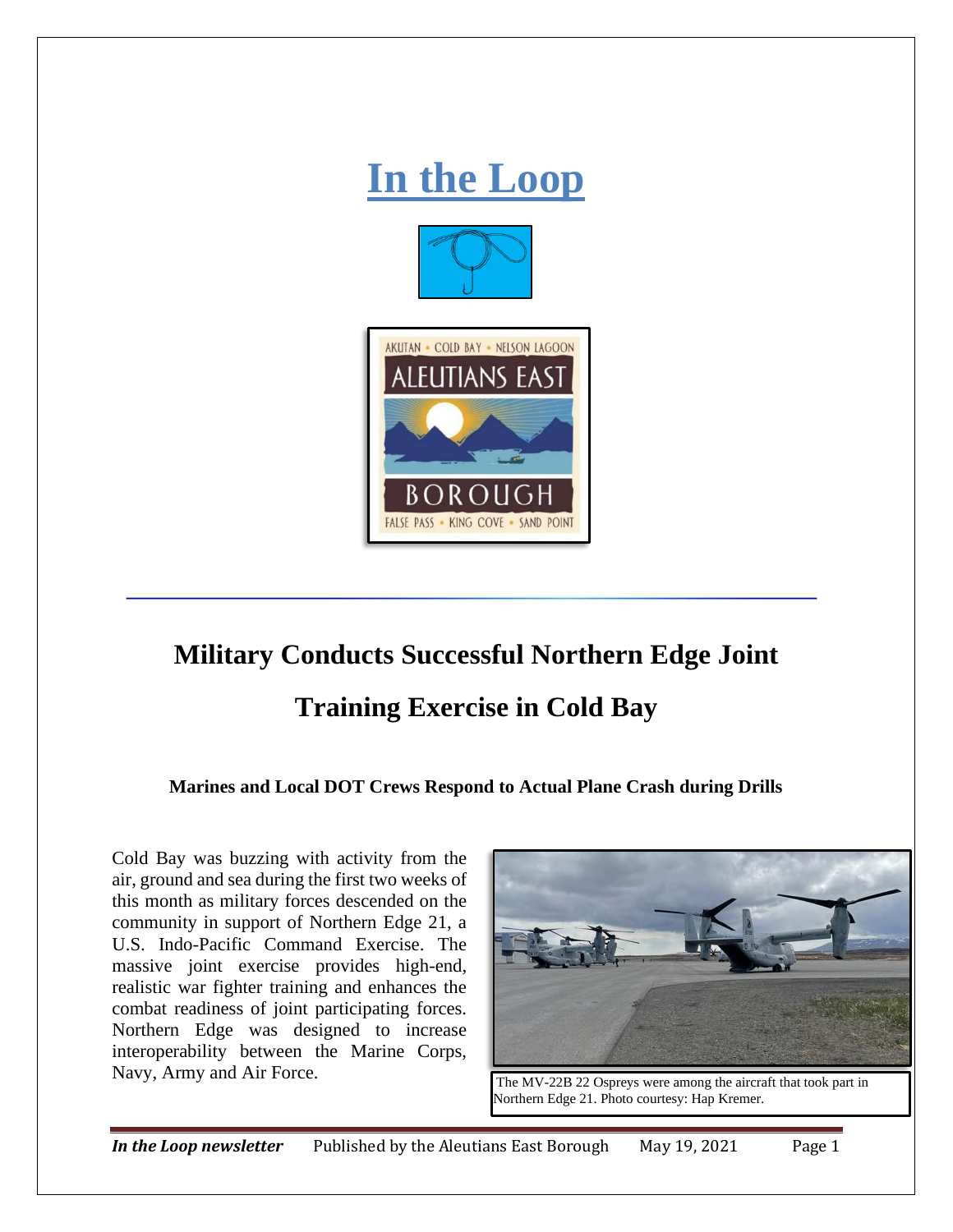"Overall, it was some of the best training we've done during the entire deployment," said Captain Stephanie Leguizamon, with the U.S. Marine Corps, 15<sup>th</sup> Marine Expeditionary Unit (MEU), Communications Strategy and Operations.

Everything was planned out months ahead of time, but as luck would have it, Mother Nature had a few surprises in store right at the start.

"On Monday, May 3rd, we woke up with snow on the runway," said Cold Bay Airport Manager Harold "Hap" Kremer. DOT crews quickly got to work and cleared the runway.



Military forces experienced snow, rain, wind and sun while participating in Northern Edge 21 in Cold Bay. Photo courtesy: Aaron Merculief.

"After the snow, we had rain, wind, and nice weather. They got to experience a little bit of



U.S. Marines with the 15<sup>th</sup> MEU in Cold Bay during Northern Edge 21. Photo by USMC Sgt. Sarah Stegall.

everything while they were here," he said.

Overnight, the small community ballooned from a population of about 35 to nearly 300.

"It was very busy," said Cold Bay City Councilwoman and Aleutians East Borough Assembly Member Dailey Schaack. "There was a lot of traffic with airplanes, helicopters, trucks, hovercrafts, people everywhere in uniforms -- all kinds of action."

A variety of aircraft and equipment arrived, including Offspreys, CH-53Es, C-17s and F16

Fighting Falcons.

Forces with the 15th MEU operated nearby aboard the Makin Island Amphibious Ready Group

(ARG) in the bay. The Makin Island ARG executed various air and amphibious operations. The forces established a forward army and a refueling point in Cold Bay.

"Essentially, it was a point at which we were able to provide fuel to different types of aircraft to give them greater range," said Captain Leguizamon.

The airport's 10,000-foot-long runway provided exceptional training for the forces. In addition, the environment also provided challenges to military



personnel, who recently spent time in Guam in 100 degree temperatures with high humidity.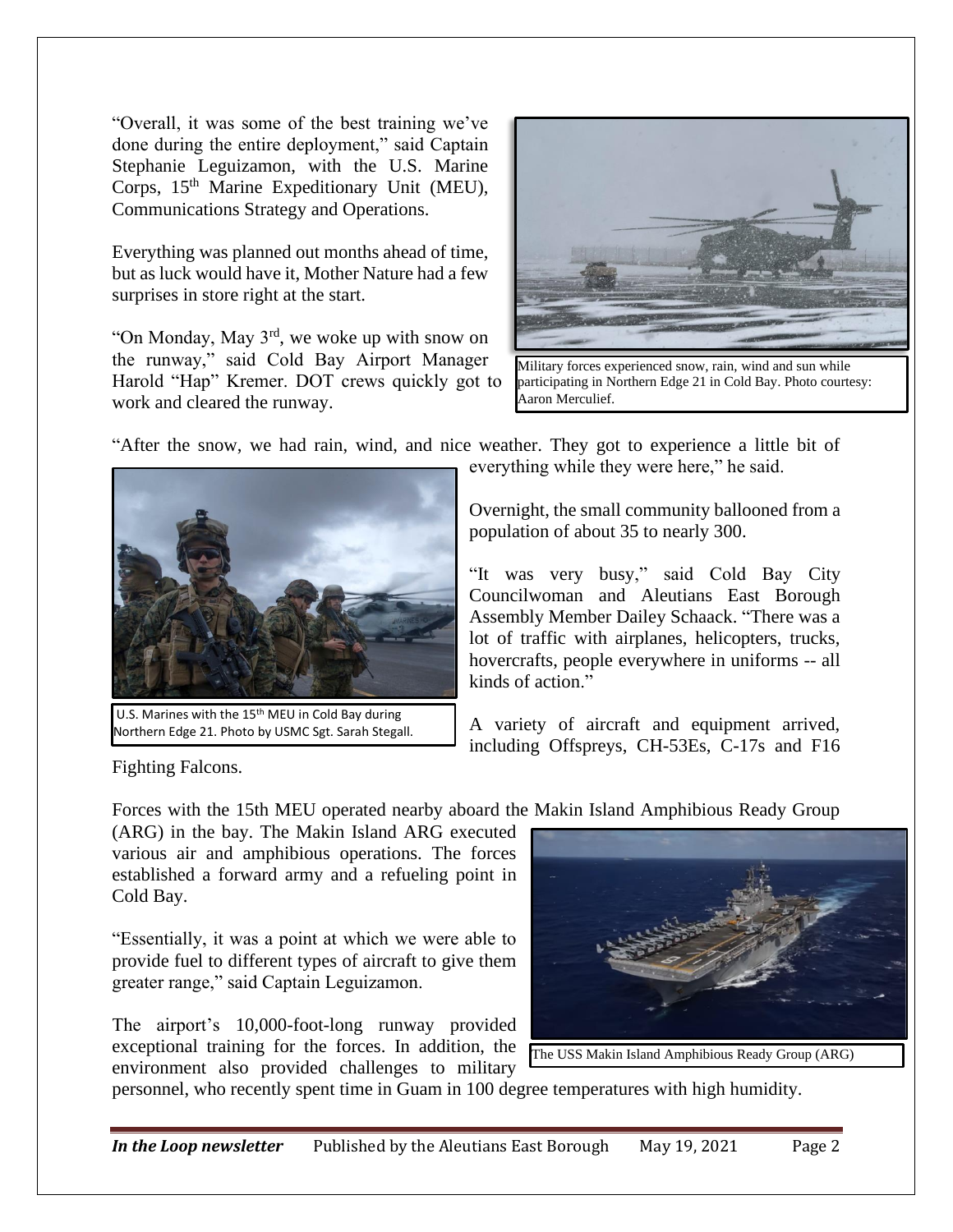"So, coming to Cold Bay, it was definitely a different test, not only for the Marines, but for the equipment as well, and ensured that we were able to operate that equipment in a cold weather environment," said Captain Leguizamon.

Another bonus included training together with local DOT crews and expeditionary firefighting and rescue Marines from the  $15^{th}$  MEU.



Cold Bay DOT crew members conducted drills with expeditionary firefighting and rescue Marines from the 15th MEU during Northern Edge 21. Photo courtesy: Hap Kremer.

"Having the opportunity to do cross training

with the Marines was phenomenal," said Kremer, who is also the Cold Bay Airport Manager.

Crews and marine personnel conducted drills, including Cold Bay's tri-annual exercise. An unexpected challenge occurred on May  $7<sup>th</sup>$ , when they were working with a simulated aircraft crash. In the midst of the drill response, DOT crews and the marines were hit with a dose of reality.

"It was confusing at first because I was by the simulated incident before realizing a minute later that there was a real crash," Kremer said. "I was thinking, what the heck? So, I jumped into the



on Runway 15/33 during Northern Edge 21. Photo courtesy: Hap Kremer.

truck and drove over and found the actual crash."

A gust of wind slammed into a Super Cub mid-field on runway 15/33 shortly after takeoff as the pilot was struggling to get control of the plane

"It took him from one side of the runway, about 300 feet off the asphalt, to the west side of the runway where he ended up," Kremer said. "Fortunately, the pilot and the passenger were fine. The Marines, along with my firefighters,

Russell Ruta and Dave Hotchkiss, had the situation under control," Kremer said. "It went very smoothly. Having those extra set of hands (from the Marines) really helped out."

Training was also conducted out of the school building, in the areas east of the airport toward the shoreline and over the water in the bay. This was the first time that an amphibious-ready group of three navy warships and the marine expeditionary unit participated in Northern Edge.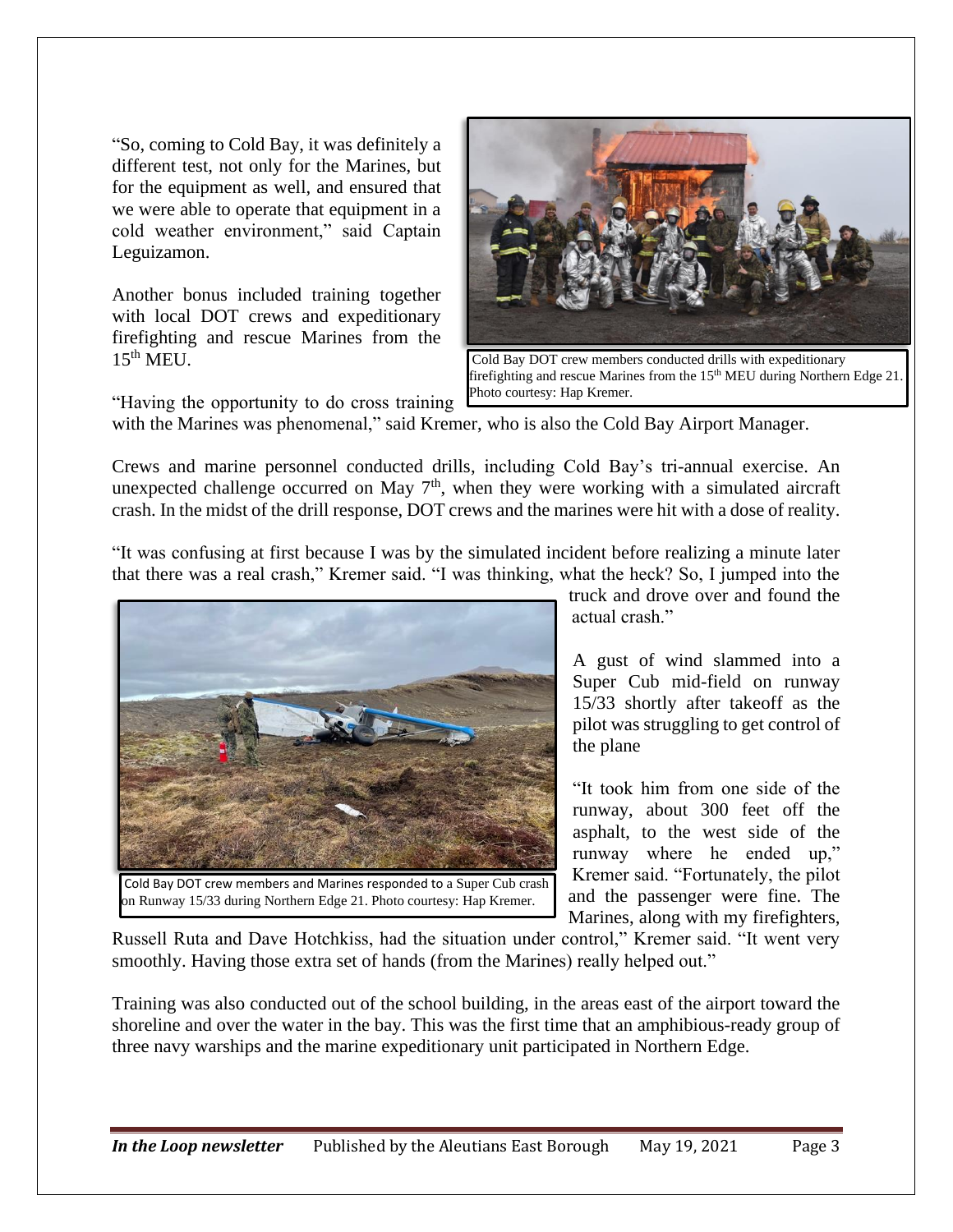U.S. Navy Lt. Joe Pfaff, Public Affairs Officer for the Makin Island Amphibious Ready Group, said the exercises provided for a remarkable training experience.

"It's affords us the opportunity to take away some learning lessons based on what worked and what didn't," he said.

Military personnel put all their skills to the test as they worked through a variety of different challenges, including the sea states, wind and temperatures.



Wilder, Brooke and Matt Nielsen check out the inside of a CH-53E Super Stallion helicopter during Northern Edge 21. Photo courtesy: Candace Nielsen.

"All those takeaways, from a ship perspective, of

we are adequately positioned to support the operations, helped us to glean more knowledge," he said.

Those takeaways included decisions at sea about the speeds at which they could move through the water to achieve the optimum conditions to launch aircraft.

"We can take that information, and apply that to future iterations of Northern Edge, and possibly real-world operations, should they ever happen," Lt. Pfaff said.

On May  $8<sup>th</sup>$ , an Open House at the North Apron of the Cold Bay Airport provided for interaction with the community. Cold Bay

residents and visitors were invited to talk with Marines and

sailors. In addition, they were given a tour of a High Mobility Artillery Rocket System along with AH-1Z Viper, UH-1Y Venom and CH-53E Super Stallion helicopters. The day also included a military working dog demonstration.

"They performed a display in which the dogs can sniff out bombs and take down a bad guy," Kremer said. "I think that was my wife's favorite part because she absolutely adores animals and dogs."

City public officials say hosting the military during Northern Edge 21 was an amazing opportunity.

"It was an honor to host them," said Cold Bay City Council Member Candace Nielsen. "To be able to serve them was such



Hap Kremer and Paige Wakefield Kremer enjoy the dog demonstration during the Northern Edge open house. Photo courtesy: Hap Kremer.



how we can make sure that open house. Courtesy: Candace Nielsen. The Nielsen family (Scout, Brooke, Candace, Wilder and Matt Nielsen) pose for a photo during Northern Edge 21's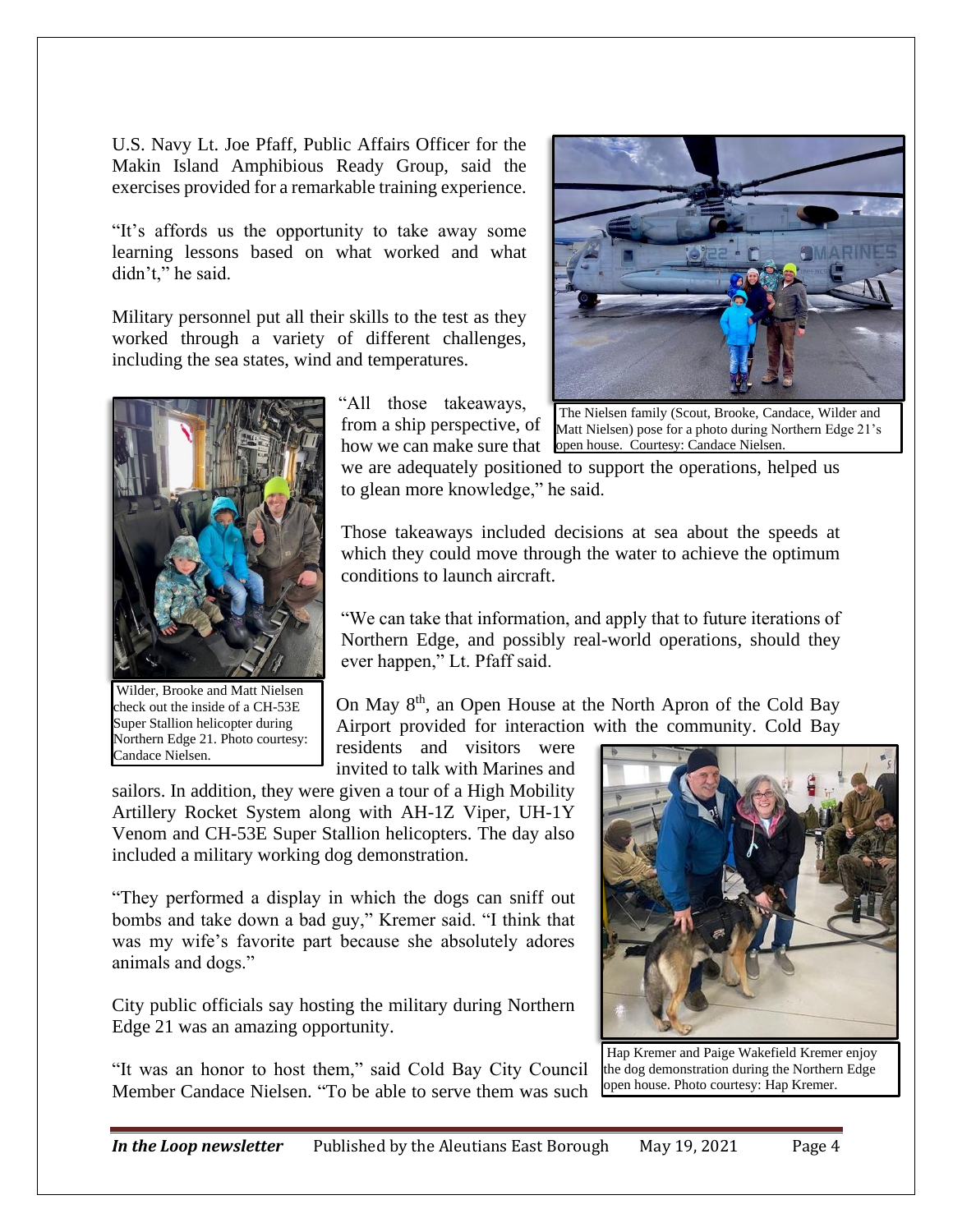an incredible experience. They were all the kindest, most respectful people and such wonderful service men and women."

The feeling seems to be mutual.

"The people in Cold Bay are fantastic," Leguizamon said.

"She told us she appreciated how accepting, open and nice everybody is here," Schaack said. "They were very thankful and happy with the City of Cold Bay."

The community was also grateful for the boost to the economy during the military's presence.



Bill and Lillian Sager and Dailey Schaack cook up a variety of meals in the food truck. Photo courtesy: Lillian Sager.

Cold Bay's grocery store was bustling with activity, as people formed lines while waiting to get in the door. Lillian Sager's newly opened food truck was also a big hit with the military.

The food truck was set up on her property across from the Cold Bay library. Moments after posting her food permit in the window, military personnel formed a line and asked if they were open. So, Lillian and Bill Sager, with help from Dailey Schaack, rolled up their sleeves to make chicken strips, patties, fries, burgers, sandwiches and pizza.

"We were going 100 miles an hour," she said. "It was pretty funny."

Business was going so well, Sager was running out of stock. She relied on her brother-in-law, Edgar Smith, to pick up more food and supplies in Anchorage and send it via ACE and USPS. The work days at the food truck ended up being much longer than anticipated.

"But we didn't want to say no," Sager said. "I mean, they were still in line."



Lillian Sager said they served about 100 people every day from the food truck. "They were super nice people," she said. Photo courtesy: Lillian Sager.

Nielsen said she's hopeful the military will keep Cold Bay on their radar for future training. That's an option the military may consider.

"At one point, I had three lieutenant colonels in my office talking to me about possibly conducting another exercise next year (Arctic Edge) at the end of February and the beginning of March," Kremer said.

"If they do, we'll be prepared for that," Sager said.

"I wish we could be doing this all the time," Neilsen said. "It was an amazing experience."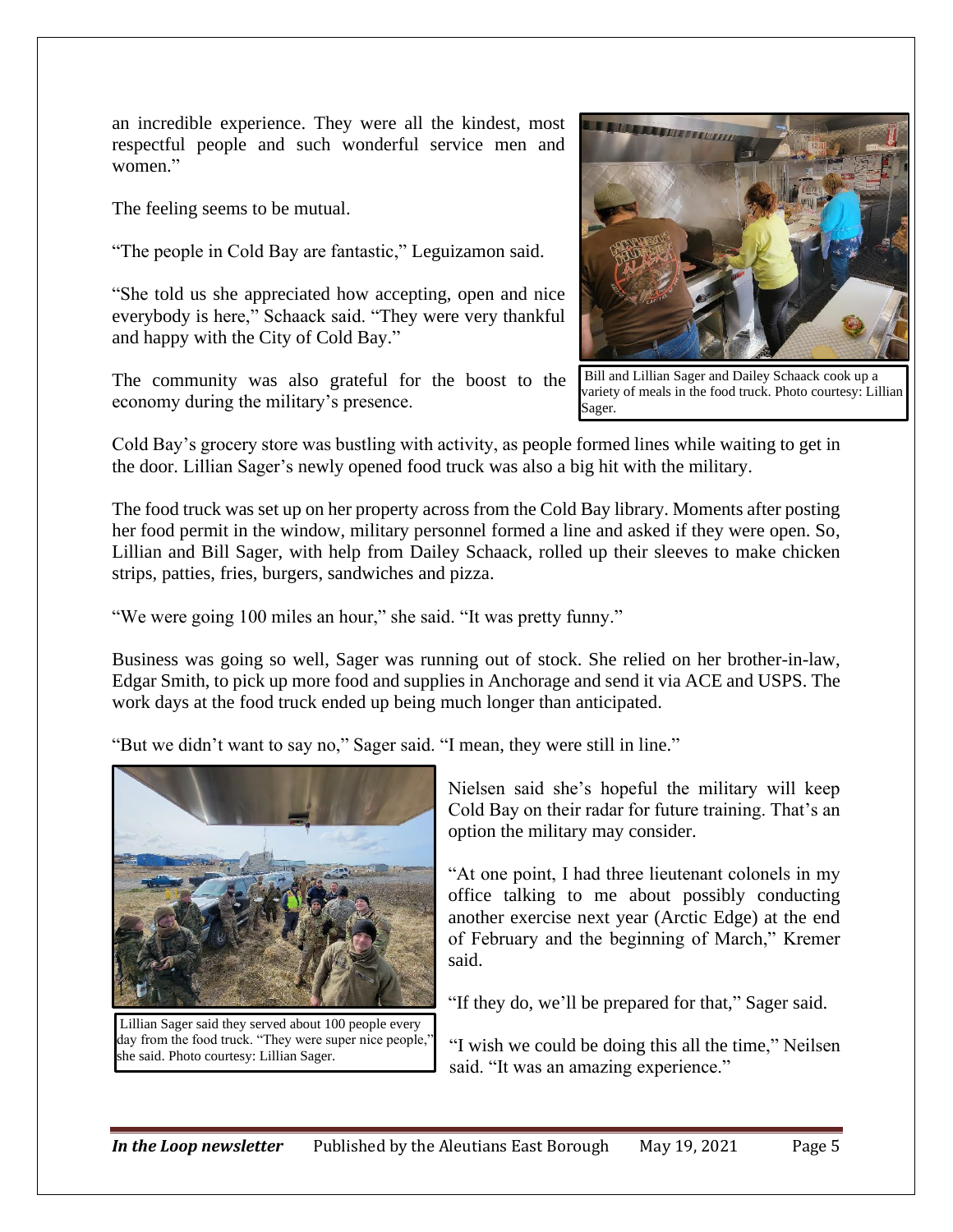

*In the Loop newsletter* Published by the Aleutians East Borough May 19, 2021 Page 6